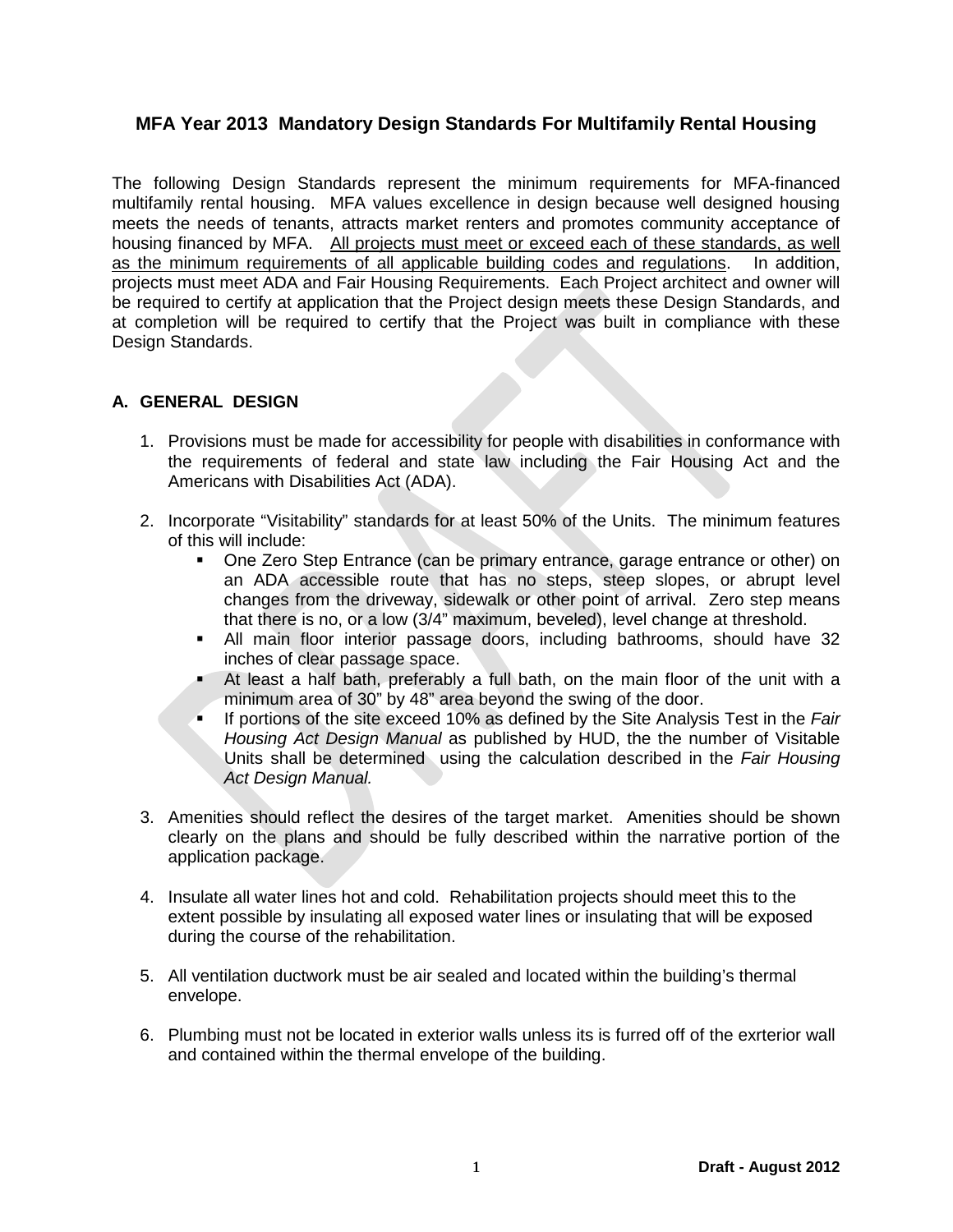## **B. INTERIOR DESIGN**

1. All residential dwelling units must meet minimum units size requirements. Unheated areas such as patios, decks, porches, stoops, or storage rooms cannot be included.

| Efficiency | 425 gross heated square feet   |
|------------|--------------------------------|
| 1 Bedroom  | 575 gross heated square feet   |
| 2 Bedroom  | 750 gross heated square feet   |
| 3 Bedroom  | 1,000 gross heated square feet |
| 4 Bedroom  | 1,200 gross heated square feet |

- 2. The minimum bedroom size for the primary bedroom is 120 gross heated square feet. The minimum bedroom size for secondary bedrooms is 100 gross heated square feet with a minimum 9 foot width. Minimum bedroom sizes are to be understood as the room immediately surrounding the intended bed location, not to include interior closets or hallways separating the sleeping area from adjacent rooms, closets or spaces.
- 3. Kitchens must be equipped with pantries or broom closets.
- 4. Plumbing fixtures must be low-flow fixtures with the following specifications: 1.6 gallonsper-flush toilets, 2.0 gallons-per-minute showerheads, 1.5 gallon per minute kitchen faucets, 1.0 gallons-per-minute bathroom faucets.
- 5. Other features which must be provided include:
	- Linen closets outside the bathrooms; and
	- Bulk storage for items like snow tires, suitcases and sports equipment. (This may be located outside each unit.)
- 6. Water heater closets can not be considered to meet any of the above storage requirements.
- 7. All rooms must have permanent fixed lighting. Sleeping areas and living areas must not be dependent on switched outlets or floor lamps for lighting.
- 8. Kitchens must vent to the exterior and kitchen ranges must have hoods.
- 9. All bathroom exhaust fans, range hood, and dryer vents must vent directly to the outdoors.
- 10. Install Energy Star® lighting systems and appliances. Provide evidence that the water heater energy factors (EF) equate to or exceed the Energy Star® recommended levels.
- 11. If carpet must be used it must not be installed in high moisture areas including: entryways, bathrooms, kitchens and laundry areas. Installation of carpet must be tacked down, cannot be glued.
- 12. Roof/attic/ceiling insulation must have an R-value of no less than R-30, exterior wall insulation must have an R-value of no less than R-13.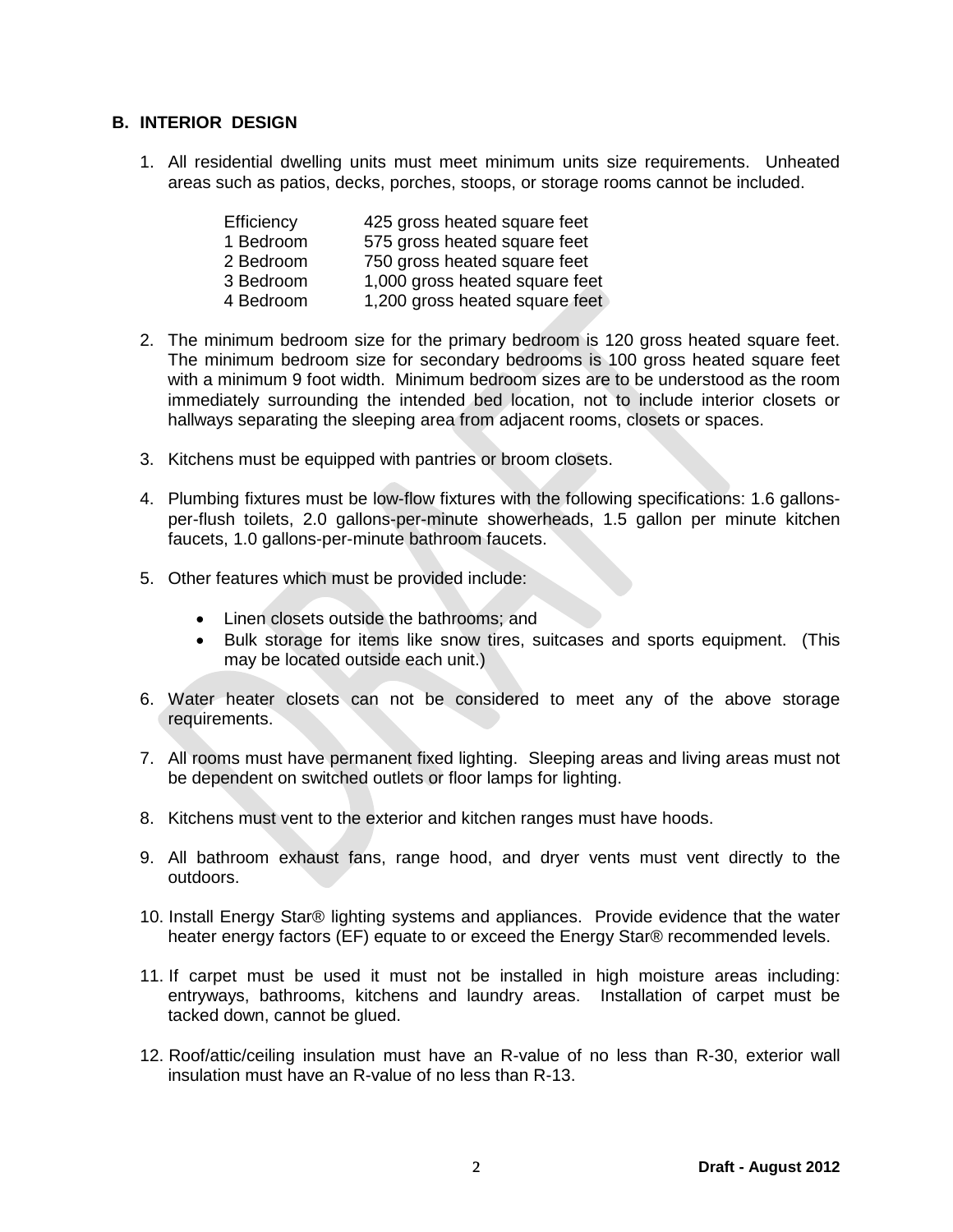## **C. LARGE UNIT DESIGN (applicable to units having three or more bedrooms)**

- 1. The common spaces of units should be proportionately larger as the number of bedrooms increases.
- 2. Three-bedroom units and four-bedroom units must have at least 1.75 baths.

#### **D. EXTERIOR DESIGN**

- 1. Low maintenance exteriors should be used.
- 2. A complete landscape plan which maximizes existing natural features or otherwise enhances open space is required. Native, semi-native, or drought tolerant plants should be used and low water use maintenance systems such as drip systems and rainwater harvesting. Maintenance systems (e.g. irrigation systems) must be installed to maintain landscaping.
- 3. Water must be diverted away from the building walls and foundations by sloping exterior grade, or the installation of crushed rock and/or drainage pipe to allow for water drainage in cases where exterior grade cannot be sloped away from building.
- 4. Roof water must be diverted away from the building by the use of gutters and downspouts or roof overhangs.
- 5. Trash removal areas must be screened.
- 6. Buildings and dwelling units must be individually marked with visible, contrasting identifying signage to minimize the response time for receiving aid by police and/or emergency personnel. The building identifying signage must be illuminated so that it is clearly visible from dusk to dawn, as well as during daylight hours.
- 7. Single lever deadbolts and eye viewers are required on all entry doors to residential units.
- 8. On-site playground areas (as applicable based on target tenant population)
	- a. Recreational facilities must be provided for different age groups. (For example, sand boxes within sight of units for children under 5, "tot lots" for ages 5 to 12, and a basketball court for ages 12 and older.)
	- b. Play areas and playgrounds for children should be located away from high automobile traffic patterns, and situated so that the play area is visible from the maximum number of dwelling units possible for safety.
	- c. Designated play areas and playgrounds are considered "common areas", and must be on an accessible route per accessibility codes.
	- d. A bench must be provided at playgrounds to allow a child's supervisor to sit and rest comfortably. The bench must be anchored permanently, must be on an ADA accessible route, and must be weather resistant.
	- e. A "warning" sign must be posted to advise residents that children playing at the playground will be doing so at their own risk. The sign must be posted at a visible location, and use contrasting colors for better identification.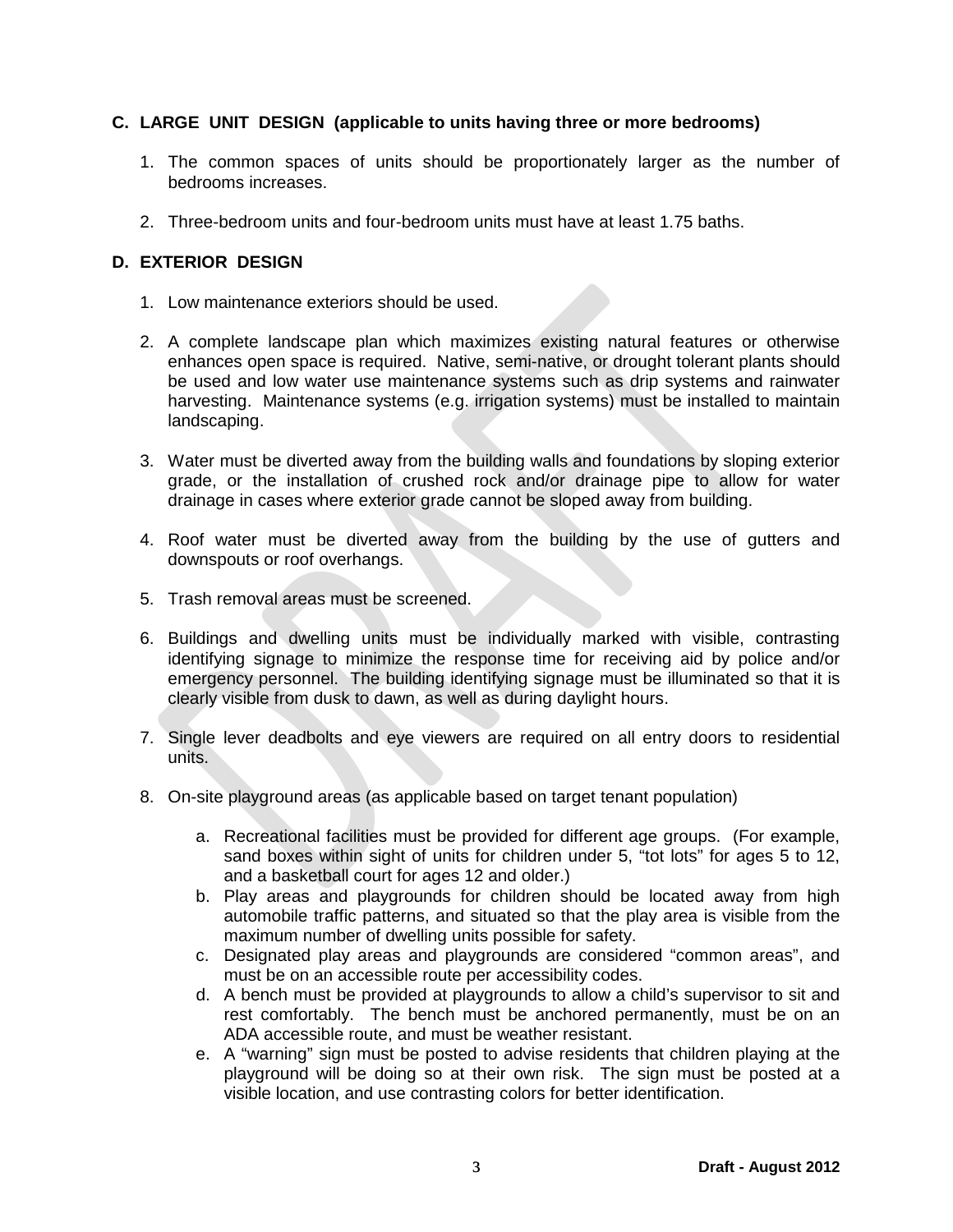# **E. COMMON AREA FACILITIES**

- 1. On-Site Laundry Facilities
	- a. Laundry facilities are required at all developments with twenty or more residential dwelling units.
	- b. There must be a minimum of one washer and one dryer per twelve dwelling units if washer/dryer hookups are not available in each dwelling unit. If hookups are available in each dwelling unit, there must be a minimum of one washer and one dryer per twenty dwelling units. If washer and dryers are provided in each unit, additional facilities are not required.
	- c. A "folding" table or countertop must be installed at an ADA compliant height.
	- d. The laundry room must have adequate entrance lighting from dusk to dawn to assist in greater security during evening hours.
- 2. Community / Office Space
	- a. All special needs and elderly developments must have a community room on site, or immediate access to such space on an adjacent property.
	- b. All developments consisting of twenty (20) residential dwelling units or more, must have a site office of at least 200 square feet (inclusive of an accessible toilet facility) and a maintenance room of at least 100 square feet.

## F. **REHABILITATION PROJECTS**

MFA will exercise reasonable flexibility in applying the above standards to rehabilitation projects, but wherever possible the Design Standards should be incorporated into the rehabilitation scope of work. Any building system being replaced should be replaced in accordance with the requirements listed above. Rehabilitation projects do not have to meet the minimum area requirements described above. Applications must propose a scope of work appropriate to the building(s), as reflected in the Capital Needs Assessment, but should not involve unnecessary work. Proposals must address the following elements:

- 1. Making "common areas" accessible for people with disabilities.
- 2. Improving site and exterior dwelling lighting, landscaping/fencing, and installing highquality finishes.
- 3. Adding porches, or other aesthetic amenities to enhance the exterior quality and interest of the project.
- 4. Using energy-efficient related products to replace inferior ones, including insulated windows and doors, and adding additional insulation. Improving water efficiency with changes in landscaping, appliances, and fixtures. Using low maintenance materials.
- 5. Improving electrical system, heating and cooling units, plumbing fixtures, water heaters, toilets, sinks, faucets and tub/shower units, especially with use of water and energy conserving equipment and systems.